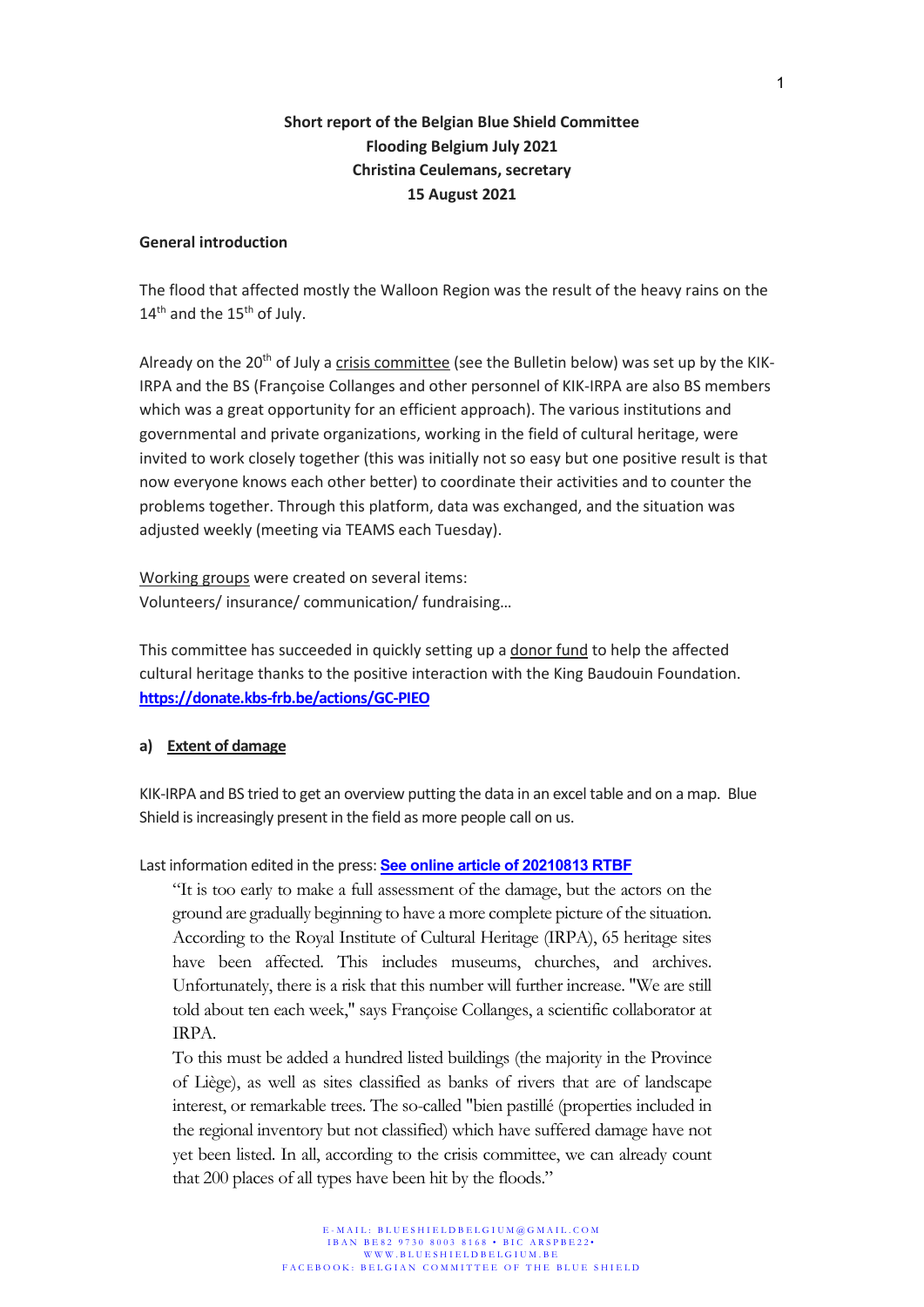### **b) Action taken by the Belgian committee**

- 15th of July: Blue Shield was alerted by the Directors of the Museums of Liège and Verviers.
- 16<sup>th</sup> of July: a member of the Board proposed to be our SPOC (telephone).
- End of July: a[n online form](https://docs.google.com/forms/d/e/1FAIpQLSdExbgsssroqX5l5dbe1-Ip1B_sPfKr-wEeb-gWQbCGqRsGlw/viewform) was available on the BS website to both recruit the volunteers and collect th[e questions for intervention.](https://docs.google.com/forms/d/e/1FAIpQLScDXKTTGgbYSWTMMlR7gPRT9rhCj9DMNtGwLuAPwp93Zha82Q/viewform)

A fast intervention was possible thanks to the personal commitment of some of our members.

First report on the intervention of BS volunteers from July 17 to August 13<sup>\*</sup>

- Namur, CCE (Centre de Conservation et d'étude de biens archéologiques wallons) in Saint-Servais  $-1$  to 8 volunteers, 10 days
- Namur, University Library 1 to 2 volunteers, 3 days
- Jambes (dry depot space provided by the army) 1 to 2 volunteers, 6 days
- Verviers Folklore Museum 1 to 2 volunteers, 2 days
- Museum of Fine Arts  $-3$  to 4 volunteers, 2 day
- CIPAR (Centre interdiocésain du Patrimoine et des Arts) Intervention 04-08- 21, 1 volunteer, 1 day

\*Although most of these sites belong to the official authorities, the responsible personal understood after some days that additional support from our volunteers was needed.

**The insurance of the volunteers** is actually negotiated with a company offering its assistance for free (sponsoring). Before this situation, BS Belgium had no idea about the amount for civil liability, insurance against physical accidents and other problems. We also needed to establish a contract with each volunteer to ensure safety and security (vaccinations…) and to ensure our deontological code. We were pleased to learn that in some cases the host institution offers insurance for the volunteers, as most of them are attached to civil services.

**Equipment**: Blue jackets have been ordered for our members who are working on site. Other equipment is mostly offered by the guest institution.

**Tools**related to correct treatment and rapid on-site intervention needs to be more accessible; ICCROM gave advice (Aparna Tandon via Teams) about a form that records correctly the problems (available online). Some services already use this tool. ICCROM will also be asked for advice about the sometimes hostile attitude of the affected population (more common in the second phase of the crisis).

### **c) Current situation**

BS Belgium is very pleased with the great response of the volunteers. The operation has begin to run smoothly but is very labour-intensive. The insurance situation is still not completely clear and sorted. In particular, members of the Board are undertaking extensive voluntary work, which is not tenable in the long term. In the meantime, the search for financial support is continuing; we are

2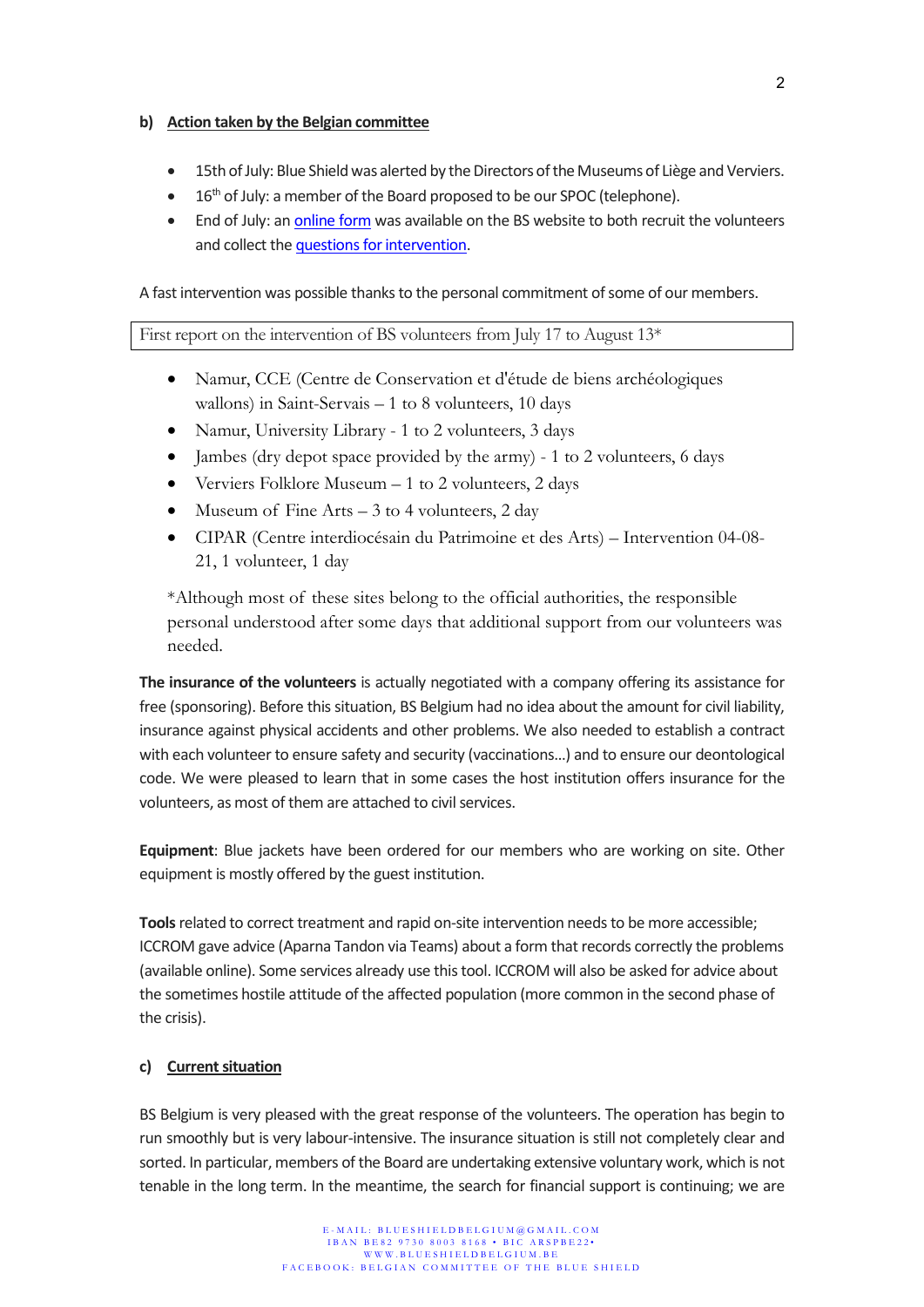preparing a project on the management of the actions with the volunteers to submit to the government. BS Belgium and the KIK-IRPA continue to work together to identify the affected sites and define the needs so that the assistance can be adequately delivered where it is needed. In the meantime, contact with the volunteers must be maintained so that their interest is kept going via e-mail messages.

### **d) Lessons identified for the future**

BS is looking at this crisis as an opportunity; it taught us a lot about how

- to build a stronger association with structural support from the government
- to prepare a SPOC that is quickly accessible
- to prepare a fast intervention unit
- to develop and strengthen the network of our volunteers
- to make BS better known and we have used to that strengthen itsimage
- to professionalize the actions and the quick tools for intervention
- to increase awareness for prevention and the need for an emergency plan



Verviers, Musée des Beaux-Arts © M.-C. Claes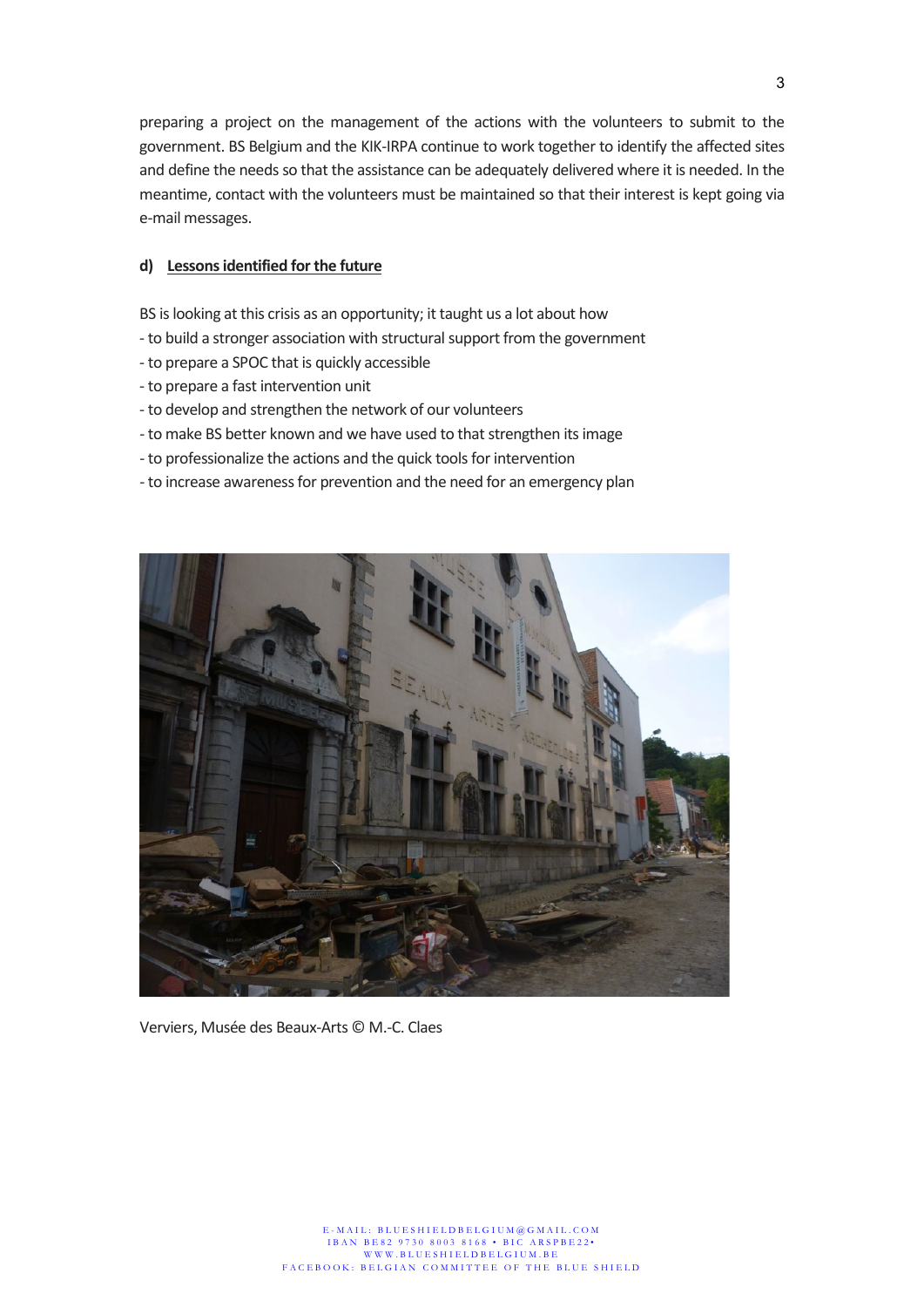

[Report on the situation during the first days in the archaeological Depot in Namur](https://www.dropbox.com/s/uvyky1co6gi671e/Enregist._2021_07_31_12_06_05_176.mp4?dl=0)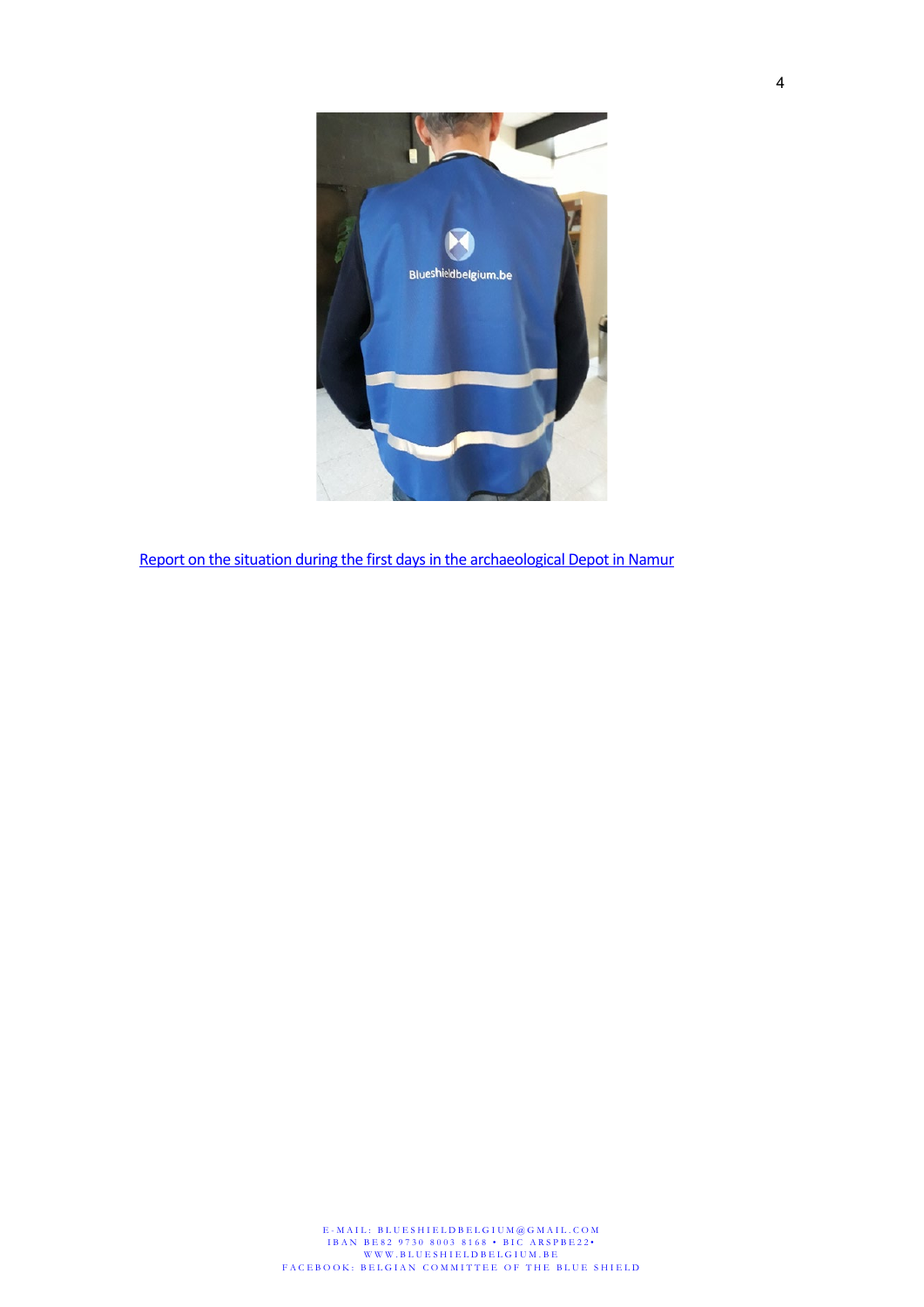# **Inondations juillet 2021 Points de contact pour le patrimoine sinistré et appel aux bénévoles**

À la suite des terribles inondations qui ont principalement frappé la Wallonie, toutes les organisations compétentes s'engagent ensemble à soutenir le sauvetage des biens culturels sur les sites sinistrés.

Notre comité de crise, composé d'institutions, d'administrations culturelles, d'associations et d'organisations non gouvernementales du secteur patrimonial, se mobilise pour lancer l'alerte sur l'impact de ces événements sur le patrimoine culturel belge.

De nombreux sites ont été gravement endommagés par les crues et les vagues de boues. Le bilan actuel, qui ne cesse de s'alourdir, s'élève déjà à plus de 50 sites touchés (source : IRPA) et des centaines de bâtiments listés en Wallonie (source : AWaP). Les détenteurs et gestionnaires de musées, de maisons historiques, de châteaux, d'églises, d'archives et de bibliothèques privées ou publiques mettent tout en œuvre pour sauver leurs collections.

Nous souhaitons appeler à la vigilance et à la prise en compte des besoins spécifiques du patrimoine sinistré. Il est essentiel que cette aide soit fournie et encadrée par des professionnels.

- **Vous êtes un professionnel du patrimoine, un propriétaire privé ou une association et vous souhaitez signaler un bien patrimonial sinistré ?** Vous trouverez ci-dessous des adresses de contact et des informations sur les premiers secours.
- **Vous souhaitez contribuer à venir en aide au patrimoine culturel en tant qu'expert ou bénévole** ? Contactez le Comité belge du Bouclier Bleu : [blueshieldbelgium@gmail.com](mailto:blueshieldbelgium@gmail.com) . Nous rassemblons et enregistrons toutes les demandes de bénévolat afin de déployer toutes les ressources disponibles de manière optimale.

Au nom du comité de crise pour le patrimoine :

**IRPA** (Institut royal du Patrimoine artistique),

**BBB** (Comité belge du Bouclier bleu),

**FWB** (Fédération Wallonie-Bruxelles),

**MSW** (Musées et Société en Wallonie),

**AWaP** (Agence wallonne du Patrimoine),

**CIPAR** (Centre Interdiocésain du Patrimoine et des Arts Religieux),

**CRMSF** (Commission royale des Monuments, Sites et Fouilles de la Région wallonne),

**DHJB** (Association royale des Demeures Historiques & Jardins de Belgique asbl),

**AAFB** (Association des Archivistes francophones de Belgique),

**FARO** (Vlaams Steunpunt voor Cultureel Erfgoed),

#### **Monumentenwacht,**

**ICOM B/WB** (International Council of Museums Belgique/Wallonie-Bruxelles), et

**ICOMOS Belgique** (International Council on Monuments and sites Belgique)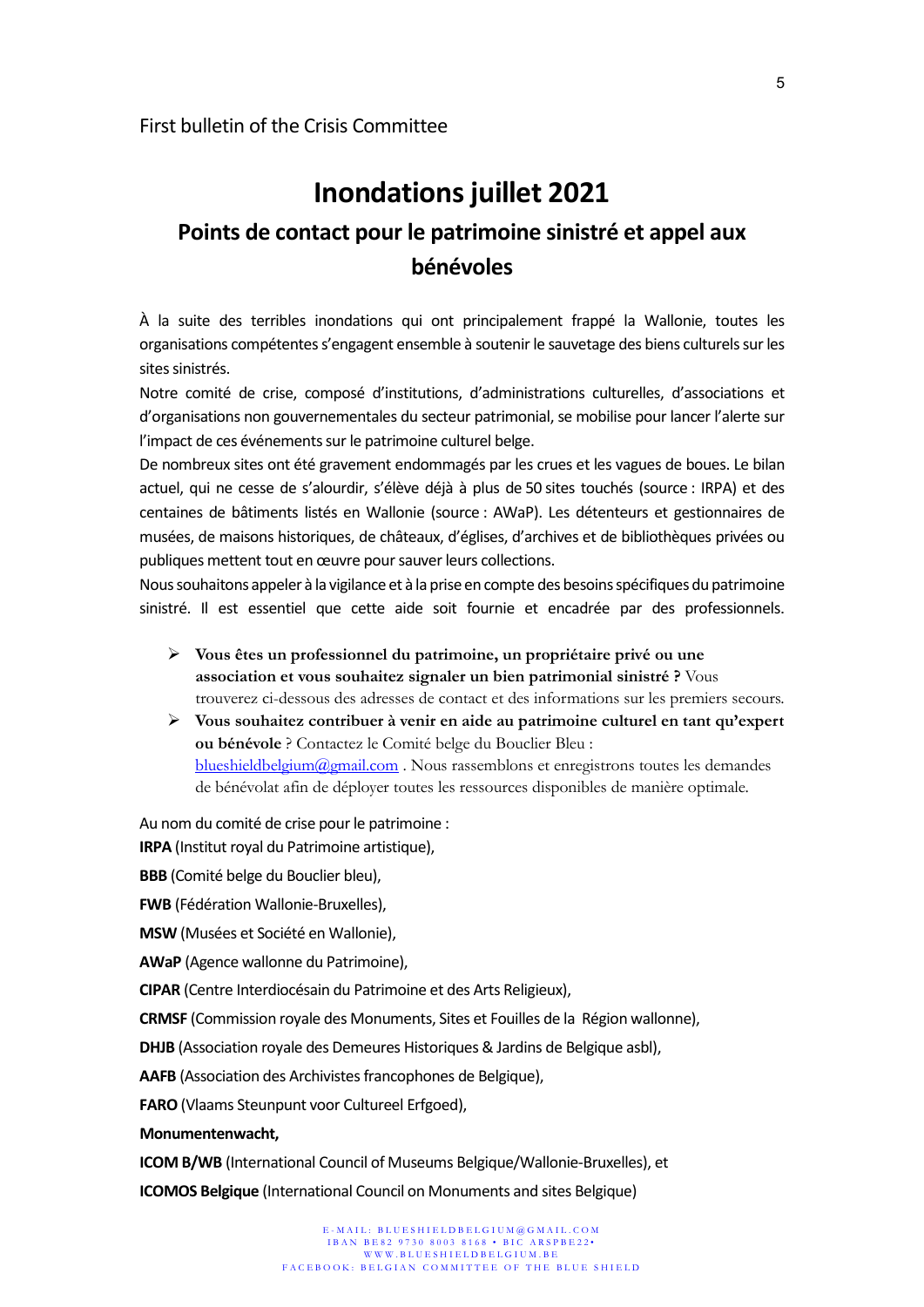# **Patrimoine sinistré ‒ inondations juillet 2021 Points de contact, informations et enregistrement des bénévoles**

| <b>WALLONIE</b>                    |                                                                          |
|------------------------------------|--------------------------------------------------------------------------|
| Vous êtes gestionnaire d'un        | <b>FWB</b>                                                               |
| bien patrimonial culturel en       | inondationspatrimoineculturel@cfwb.be                                    |
| Wallonie ou propriétaire d'un      |                                                                          |
| patrimoine mobilier classé         |                                                                          |
| Vous gérez un musée ou des         | <b>MSW</b>                                                               |
| réserves muséales                  | Questionnaire: dégâts/Fermetures suite aux intempéries - Musées et       |
|                                    |                                                                          |
|                                    | Société en Wallonie (msw.be)                                             |
|                                    | Enquête optimisée par Webropol : Le tourisme wallon après                |
|                                    | inondations (webropolsurveys.com)                                        |
|                                    | Romain Jacquet                                                           |
|                                    | Romain.jacquet@msw.be                                                    |
|                                    | 081 42 00 58                                                             |
| Vous possédez un bâtiment          | <b>AWaP</b>                                                              |
| classé (église, château, ferme,    | https://agencewallonnedupatrimoine.be/news/les-degats-causes-            |
| moulin, maison ou<br>autre         | par-les-intemperies-ont-touche-votre-bien/                               |
| bâtiment)                          | 081 20 58 30 (du lundi au vendredi, entre 9:00 et 16:00)                 |
|                                    | info@awap.be                                                             |
|                                    |                                                                          |
| Vous appartenez à une fabrique     | CIPAR (Centre Interdiocésain du Patrimoine et des Arts Religieux)        |
| d'église                           | info@cipar.be                                                            |
| Vous êtes propriétaire privé de    | HWTB-DHJB (Kon. Vereniging der Historische Woonsteden & Tuinen           |
| patrimoine bâti et/ou<br>parc      | van België vzw - Association royale des Demeures Historiques &           |
| situés en Belgique                 | Jardins de Belgique asbl)                                                |
|                                    | 02 644 50 05                                                             |
|                                    | administration@demeures-historiques.be                                   |
| Vous possédez des archives,        | <b>AAFB</b>                                                              |
| bibliothèques<br>collections<br>et | Onze steun na de overstromingen (mailchimp)                              |
| documentaires                      | 081.39.04.67 (du lundi au vendredi, sauf le mardi)                       |
|                                    | secretaire@archivistes.be                                                |
|                                    | formulaire<br>Vous<br>pouvez<br>directement<br>remplir<br>suivant:<br>le |
|                                    | https://forms.gle/Pa1zS1x5NdQjrwvb6                                      |
| Vous ne savez pas à qui vous       | Comité belge du Bouclier Bleu                                            |
| adresser                           | blueshieldbelgium@gmail.com                                              |
|                                    |                                                                          |

# **Vous avez besoin d'aide ou de conseils ?**

### **FLANDRE**